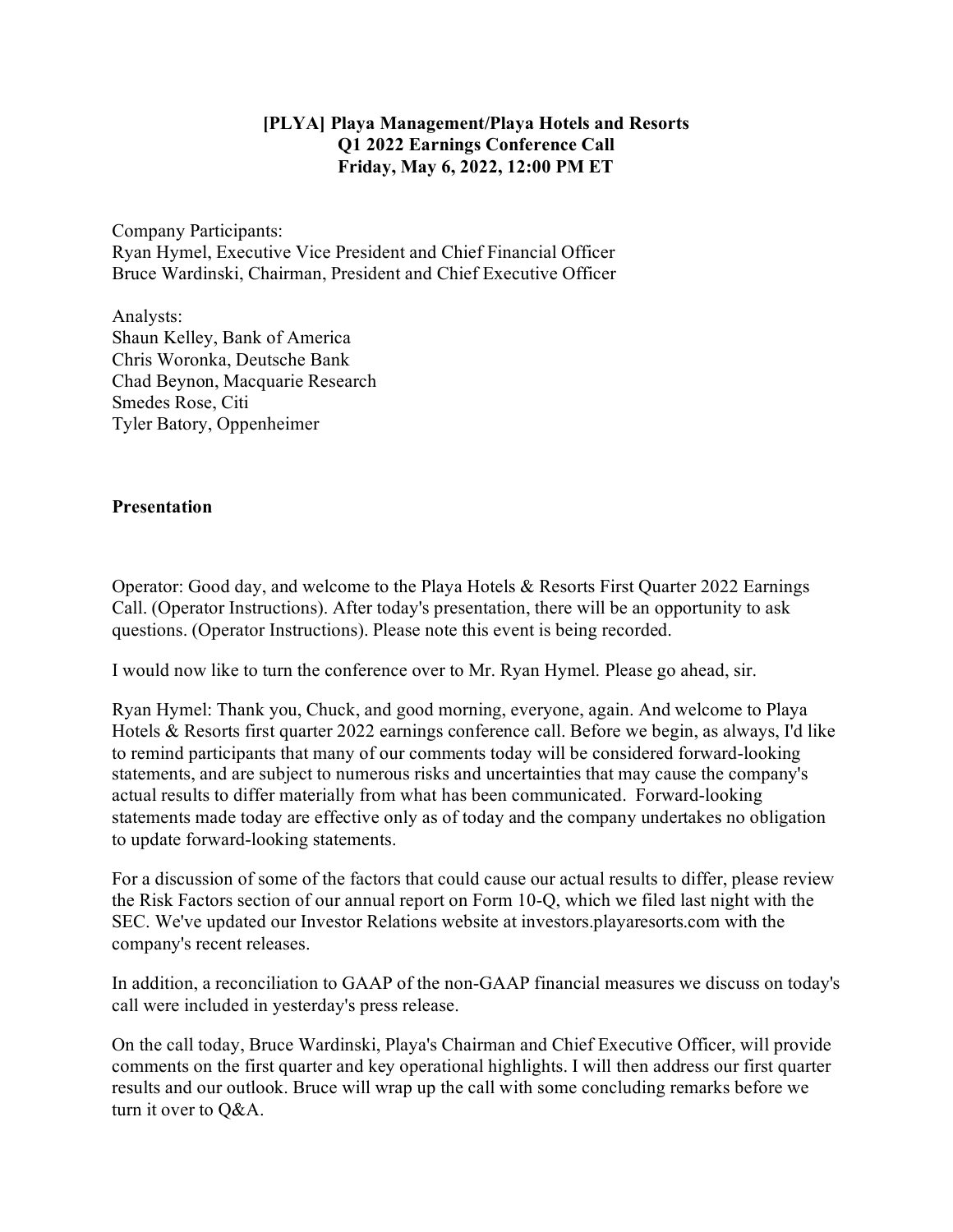With that, I will turn the call over to Bruce.

Bruce Wardinski: Great. Thanks, Ryan. Good afternoon, everyone, and thank you for joining us. Once again, our first quarter results experienced a continuation of the fundamental momentum that built throughout 2021, and exceeded our expectations despite the impact from the Omicron variant during the early part of the quarter. As we shared with you on our last earnings call, our bookings accelerated materially at the beginning of the year, which we attributed to catch-up demand from the impact of Omicron on our bookings during the month of December in the ongoing recovery.

However, this elevated pace of bookings continued through the entire quarter, exceeding typical seasonal patterns, and is a highly encouraging trend, as consumer shift back to spending on services. As of May 1, our Playa owned and managed revenue on the books for the third quarter, is pacing up 37% year-over-year and over 70% versus 2019. And the fourth quarter is pacing up 23% year-over-year, and also nearly 70% higher versus 2019. Most importantly, this robust demand has come at very healthy ADRs. And we will continue to balance both occupancy and yield, while continuing to deliver on the operations and guest satisfaction front.

One of the interesting developments during this recovery has been the repricing of off peak periods, which resulted in highly abnormal ADR trends for Playa during 2021, with ADRs improving sequentially during each quarter of the year. We believe that we had likely seen a sticky rebasing of pricing during our summer period, and that the dips from the traditional high season might be shallower going forward. That view appears to be playing out in 2022 based on our bookings.

We expect our second quarter ADR to increase nearly 40% versus our second quarter 2019 ADR, which is an acceleration versus the growth rate reported during this first quarter. Our Q3 ADR growth on the books year-over-year is up nicely as well, and continued to build during the first quarter, successfully lapping the robust results from Q3 2021. We expect our Q3 ADR to increase at high single-digit rates year-over-year. Similarly, we expect Q4 ADRs to be up highsingle-digits year-over-year as well, with momentum to the upside for both periods.

We expect our occupancy rate for the remainder of 2022 to improve slightly versus our occupancy in Q1. These ADR and occupancy gains bode well for our ability to deliver an exceptional customer experience and strong resort EBITDA margins.

Although this earnings call is to discuss results from the high season that just wrapped up, we're also highly encouraged by the book of business building for the next high season in 2023, as the year-over-year revenue and ADR pacing remained robust, driven by our MICE business pacing at 2x the pre-pandemic levels for the year ahead.

It is important to note that all these positive trends are occurring without us experiencing a full customer demand dynamic. There are still groups of customers, particularly families with young children, not traveling yet due to pandemic concerns. There are potential customers who do not wish to travel due to the testing requirements to reenter the USA, and the risk of having the return trip impacted.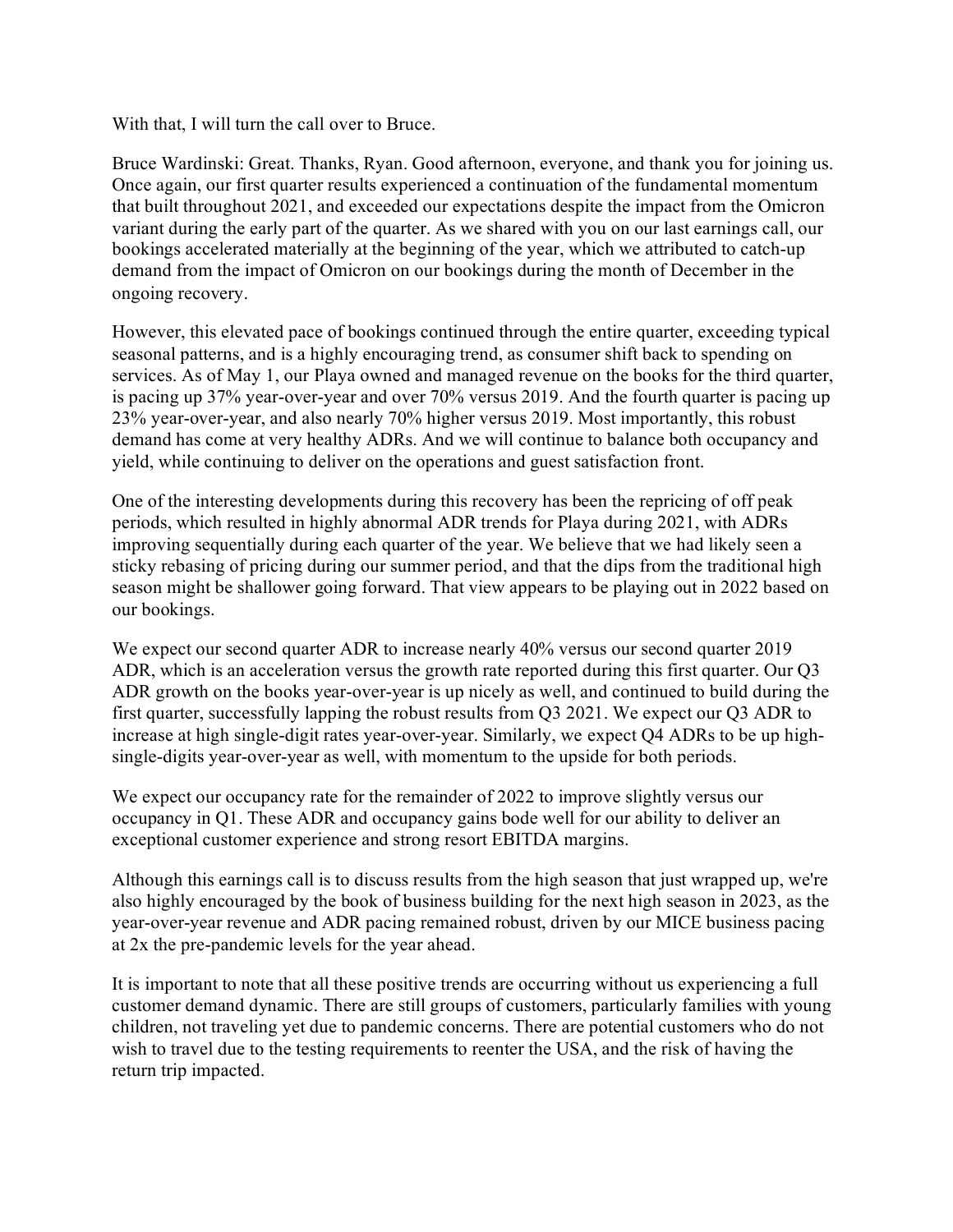And finally, we have not seen a full recovery of our international markets, particularly Asia, certain parts of Europe and our Canadian guests. The positive trends we are experiencing are even more encouraging, given the potential for higher demand levels once all customer segments have fully recovered.

With that in mind, let's turn to the first quarter fundamentals, which once again, improved sequentially with occupancies continuing to ramp up particularly in the Dominican Republic. The strength in the business was consistent and relatively broad based, with occupancy improving sequentially each month and consistently strong ADR performance.

As we discussed on our last earnings call, we did not expect record Q1 resort EBITDA margins, given the impact from Omicron and the absolute level of RevPAR and resort margins in our prior first quarters. But our results significantly exceeded our expectations as our MICE business during the quarter was not significantly disrupted by the Omicron variant, while close-in demand drove higher-than-expected ADRs, and our operations teams continue to execute at a very high level. I still strongly believe we are in the initial phase of the resurgence in travel and the trial and awareness of the all-inclusive experience also have a long runway.

In today's inflationary environment, our relative value proposition has become incredibly compelling despite our ADR gains. This value continues to be reflected in the pace of bookings, which is significantly ahead of last year on both revenue and ADR for the second half of 2022.

Looking at our segments, the Dominican Republic once again experienced the biggest sequential occupancy improvement in the quarter. As you may recall, the DR had the highest mix of European guests in the pre-pandemic period, which was a drag on its performance during the early part of the recovery, particularly in our mid-scale properties. The return of European guests has been the key driver in the segment and we are thrilled to be a destination of choice as they resume traveling.

Once again, our flagship Hyatt Ziva and Zilara Cap Cana led the way as it has established itself as a rate leader in the market, with the resorts EBITDA margins exceeding 45% during the first quarter with occupancy in the low 70s.

As a result of the strong first quarter, our trailing 12-month EBITDA at the Hyatt Cap Cana has already exceeded our goal of 12% to 15% stabilized cash-on-cash returns on our investment in just 2 full years of operation, and has not even reached its full potential. The segment's profit performance was weighed down by our 2 externally-managed properties, which have lagged behind our globally-branded resorts in the segment with respect to rate gains and margins. They also yield a significantly lower absolute ADR compared to our globally-branded and Playamanaged resorts, which is a drag on the segment's ADR gains as the occupancy improves at these properties.

Turning to Mexico, performance has remained steady in this segment and we expect this to continue as recovery progresses. Both year-over-year and sequential occupancy gains in Mexico were driven by higher MICE group mix and increasing guest counts from Europe and Canada.

Turning to Jamaica, despite being hit the hardest by Omicron of any of our segments, Jamaica had the largest sequential improvement in occupancy during the first quarter, largely driven by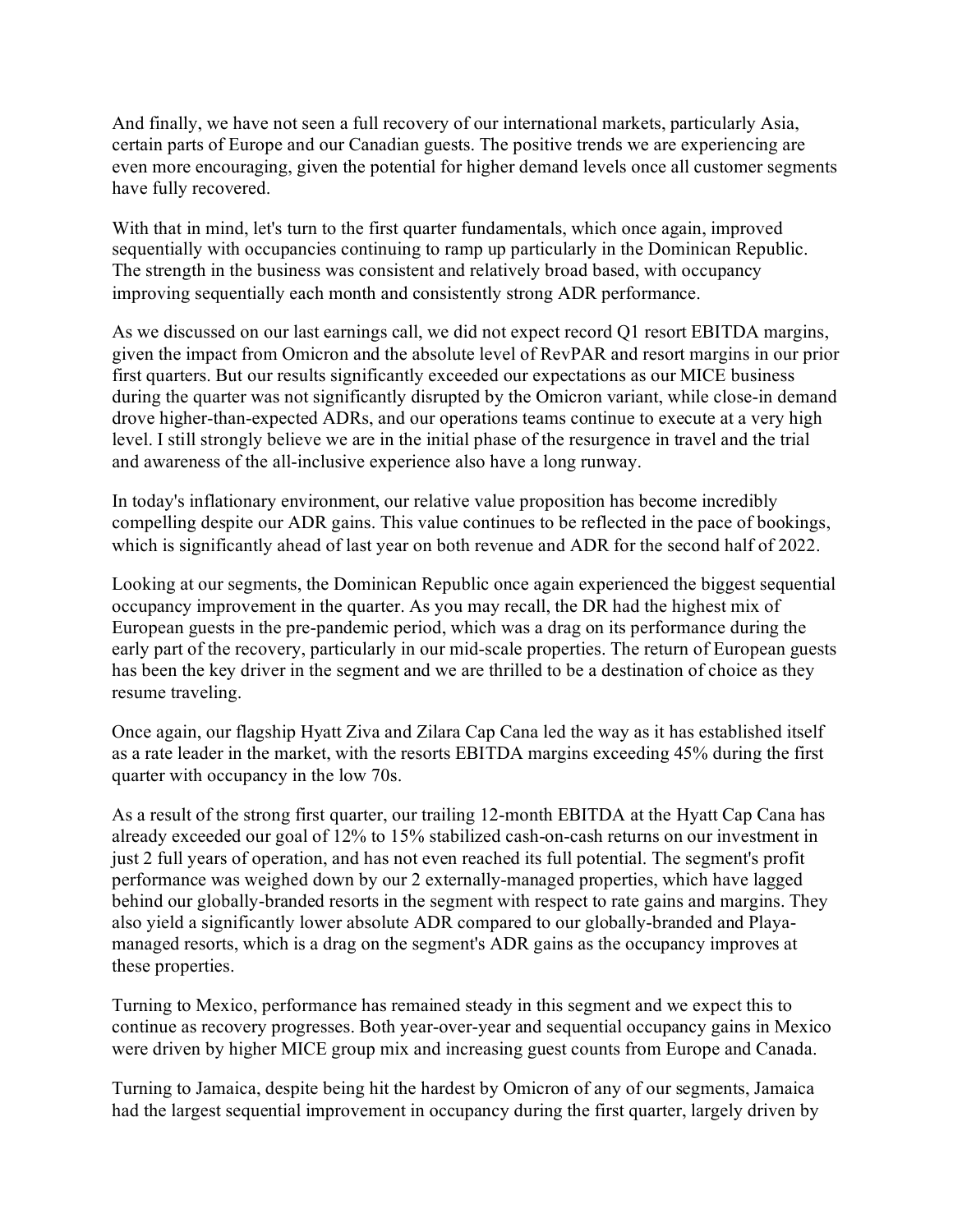group business. The most encouraging development in this segment is the recent announcement that the pre-testing requirements to enter Jamaica expired on April 15. This bodes well for our business here based on the recovery we experienced in the Dominican Republic after removing the same requirement, and also in the negative impact on our Jamaican results following the implementation of the incremental restrictions.

While Jamaica has seen a nice pickup in occupancy recently, we have a lot of room for ADR improvement in this segment, as the restrictions that caused Jamaica's ADR gains to lag their potential and our other segments.

Our focus on direct channels continues to pay off. We're confident that Playa is on target with our 5-year plan to increase consumer direct business to at least 50% by 2023. In aggregate, during the first quarter of 2022, 42.4% of Playa-managed room nights booked were booked direct, down 8.2 percentage points year-over-year, reflecting the continued relative strength of our direct channels, including a significant acceleration in group and third-party source business.

During the first quarter of 2022, playaresource.com accounted for 15.7% of our total Playamanaged room night bookings, down 8.7 percentage points year-over-year. This is a critical aspect of our business I believe many overlook. We at Playa drive a significant portion of our direct revenue in-house, which is now a major competitive advantage for our current portfolio and for potential third-party-managed resorts in the future.

Finally, as a reminder, we anticipated that as the world slowly returned to normal, our mix of direct business would likely fall below 50%. But we still believe that we'll remain higher than levels seen prior to the pandemic, and significantly higher on an absolute dollar basis.

Now, taking a look at who is traveling, a little less than 40% of the Playa-managed room night stays in the quarter came from our direct channels as our group mix improved sequentially, and OTA mix remained significantly depressed. Geographically, our U.S. sourcing increased approximately 10 percentage points compared to Q1 2019, to 67% of managed room nights, while our South American sourced business increased 200 basis points and European guests mixed 6% points higher.

Given the changing state of travel restrictions, our Canadian and Asian customer mix remain significantly depressed versus pre-pandemic levels.

Our booking window was similar to what we experienced during the fourth quarter of 2021, but the first quarter was the first quarter in the post-pandemic period to exceed the pre-pandemic lead time for the comparable period.

Our length of stay during the first quarter was in line with Q1 2019, and was in line with Q1 2020. And this trend is expected to continue as we rely less on close-in bookings.

Once again, I would like to thank all of our associates that have continued to deliver world-class service in the face of pandemic-related challenges. Their unwavering passion and dedication to service is what truly sets Playa apart.

With that, I will turn the call back over to Ryan to discuss the balance sheet and our outlook.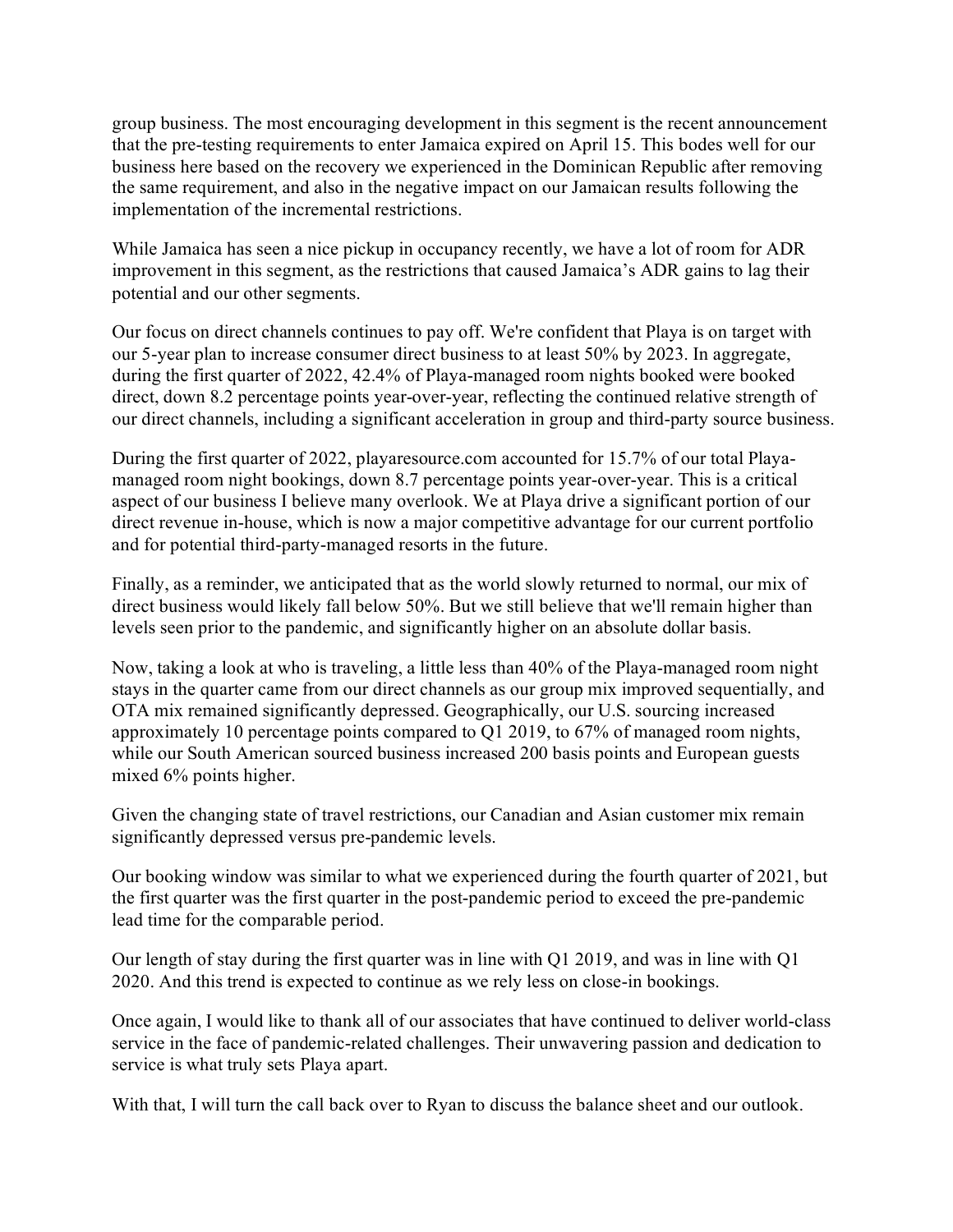Ryan Hymel: Thank you, Bruce. Good morning, or guess it's good afternoon, everyone, again. I will first give you an update on our liquidity and balance sheet and then review the fundamentals of the first quarter, and then finish with the discussion of forward bookings and market trends.

As you know, we finished the quarter with a total unrestricted cash balance of just under \$300 million. And I'm pleased to share that subsequent to the end of the quarter, we have satisfied the conditions for the release of our restricted cash pursuant to the terms of our property loan agreement, which totaled a little over \$20 million.

On the other side of the ledger, we currently have no outstanding borrowings on our revolving credit facility and total outstanding interest-bearing debt of \$1.14 billion.

We anticipate our cash CapEx spend for full year 2022 to be approximately \$30 million to \$35 million, with approximately \$5 million being carried over from CapEx we did not spend in 2021 as anticipated. The vast majority of our projected 2022 CapEx is maintenance-related.

Turning to our MICE Group business. While our business on the books in this segment saw some movement between quarters as a result of Omicron, we're pleased that we experienced very minimal cancellation activity during the first quarter and have seen a nice pickup in demand for the rest of 2022.

Our 2022 net MICE Group business on the books is approximately \$41 million versus \$36 at the time of our last earnings call. And it's well ahead of both our final full year 2019 MICE revenue of \$32 million and well ahead of the \$33 million we had on the books in early 2020 for that year prior to the onset of the pandemic. Nearly 75% of this MICE business is slated to stay in the first half of 2022, which is slightly more balanced than our MICE pacing at the time of our last call, as many of our incremental bookings have come the second half of the year, given limited space and some movement of existing reservations.

Our pacing for 2023 has remained quite strong as well, with nearly \$21 million already on the books, which as Bruce mentioned, is roughly 2x the amount of MICE revenue we had on the books in April of 2019 for the year ahead in 2020.

Return of this MICE business should provide a good base to help manage yields and drive improved profitability year-over-year, particularly to our resorts in Los Cabos, Rose Hall, Cap Cana.

Now, moving on to the fundamentals, our first quarter results exceeded our expectations as a result of higher-than-expected ADRs and resort margins. Resort margins benefited from marketing efficiencies given the higher booked revenue position, while F&B costs were higher compared to Q4 due to both inflationary pressures, but much more importantly, additional targeted investments in the guest experience.

On the cost front, as Bruce mentioned, the teams have done an excellent job navigating the current environment. We continue to expect a similar degree of inflation in the first half of 2022 that we experienced in the second half of 2021. Though it is still early, we do not anticipate expense inflation to be worse in the second half of 2022, with the exception of increased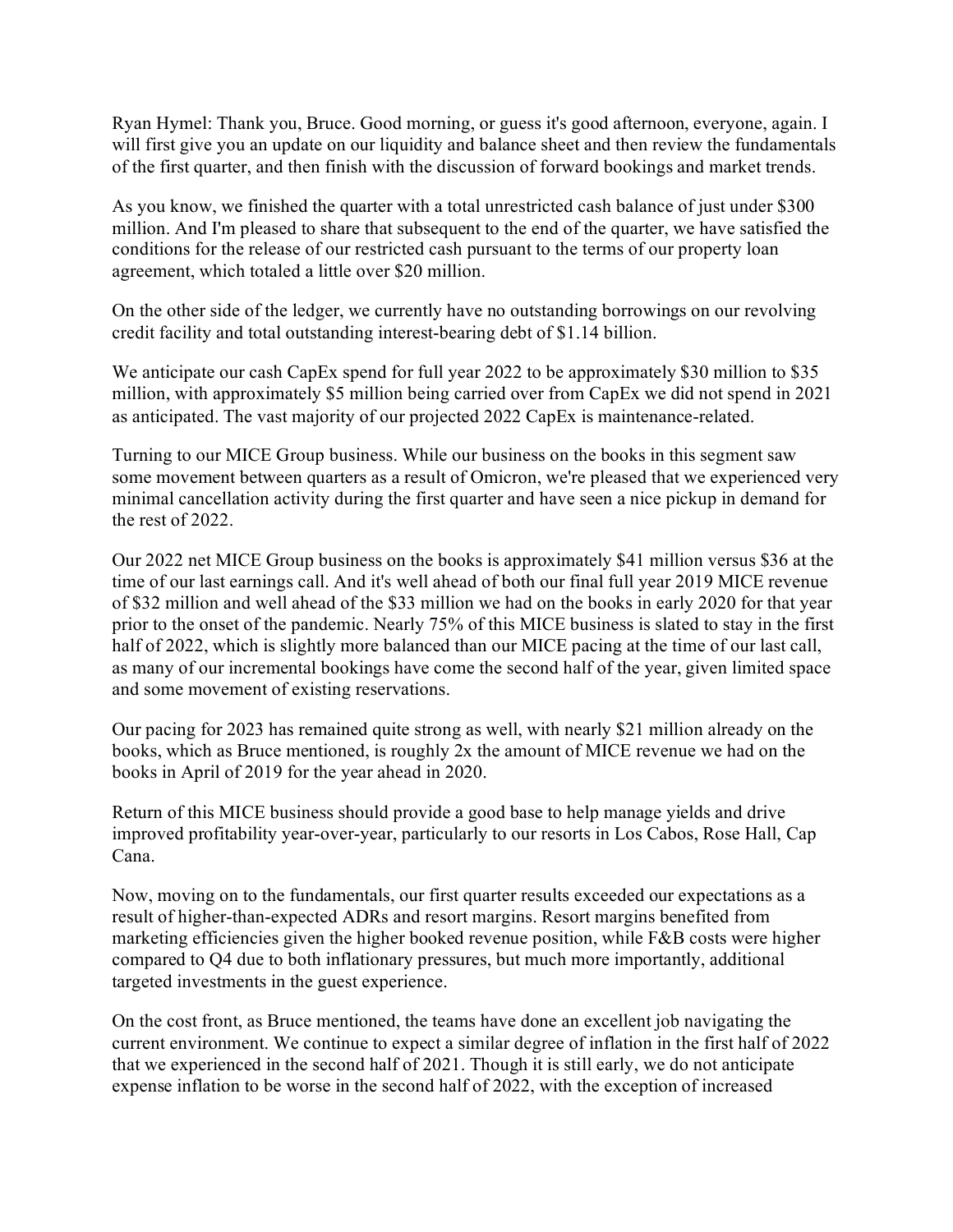insurance costs beginning in the second quarter of 2022 in connection with our regularly scheduled annual property policy renewal.

With respect to the top line, I continue to believe 2022 can be a phenomenal year for Playa, as I look out at how our book of business has been building for future periods. We're particularly encouraged by year-over-year ADR gains and revenue pacing in the second half of the year, as we expect to lap the second half of 2021's record ADR performance. Both the third and fourth quarters are pacing significantly ahead of the comparable periods in 2019. And just as importantly, ahead of 2021 in both revenues and ADR.

Looking at the second quarter, we expect occupancy to improve modestly versus the first quarter, with ADR up nearly 40%, when compared to 2019, as Bruce mentioned earlier, which should continue to lead to excellent resort EBITDA margins.

As we move into the second half of the year, the typical interplay between occupancy, ADR and OpEx for modeling purposes should again become easier. In order to maintain property margins we experienced in the second half of 2021, we will need to grow ADR slightly faster than inflation to account for additional headcount required for higher occupancy levels, until we reach stabilized occupancy. We expect occupancy to be in the mid-70s in the second half of 2022, and high single-digit ADR growth over 2021, with an upward bias on our ADR forecast based on what we're seeing in this current booking environment.

To give some additional detail and context on that, our ADRs for the second half of 2022 have continued to improve materially, since even our last earnings call, as we keep booking at significantly higher market rates, versus what is on the books already. And our forecast does not assume any further improvement. I hope that framework helps you as you fine-turn your models.

With that, I'll turn it over to Bruce for some closing remarks.

Bruce Wardinski: Okay. Thanks, Ryan. So in summary, given what we're seeing on the bookings front and the recent change in travel requirements in Jamaica, I have never been more optimistic for the ongoing recovery and our ability to drive value by providing a one-of-a-kind guest experience, increased ADR, and take care of our guests and Playa team members.

We will continue to look for ways to leverage our expertise, leadership and experience in the All Inclusive segment to create shareholder value. Playa is arguably the best positioned, institutionally focused owner and operator of all-inclusive resorts in the world. And we want to move quickly to continue improving upon our strategic initiatives.

With that, I'll open up the line for any questions that you may have.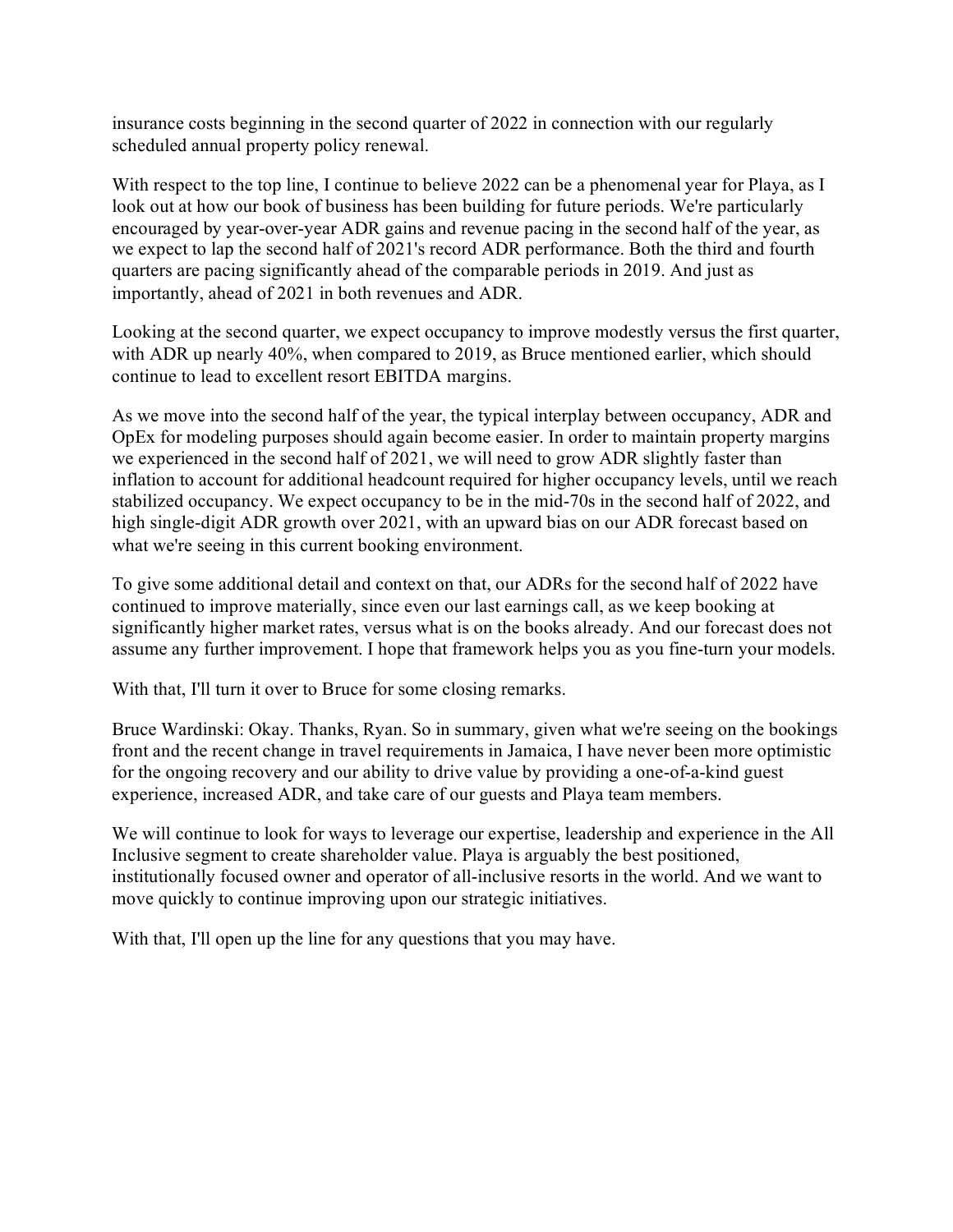## **Questions and Answers**

Operator: We will now begin the question and answer session. (Operator Instructions). Shaun Kelley with Bank of America.

Shaun Kelley: So first question will just be hopefully an easy one and clarification. I think you said 2Q ADR to be up 40% over the same quarter in 2019, if I caught that right, Ryan or Bruce. And if that's the case, am I calculating that you're actually, yes, sequentially, you might be down, but you're kind of within striking distance of the ADRs that you posted in Q1? Again, I just want to make sure I'm in the right ballpark of that.

Ryan Hymel: Yes, you got all that correctly. Technically, I said nearly 40%, but you're right, Shaun. And then that's definitely within spitting distance of the ADRs that we just put up, correct.

Shaun Kelley: Super. Okay. Thank you for the clarification. And then the second question would be just a little bit more thematic. And I got pulled out a queue here, so if you said this, I apologize for the repeat. But when thinking about Jamaica, obviously, as the sort of the one market that you probably didn't have a major contribution for in Q1 relative to pre-Covid, any way you could help us think about the building blocks for maybe how much, if that market was stabilized, you might have left on the table there, be that in either revenue or EBITDA terms, preferably EBITDA?

Ryan Hymel: So we looked at a couple of different ways just based on how our other markets trended and built starting a couple of quarters ago for the first quarter to kind of triangulate the impact of that market and where it's at. So just in rough terms, it's roughly a 2.5% drag on our total Playa ADR growth versus 2019, or said differently, our ADR would be roughly \$8 higher. It's roughly a 2% point drag on our occupancy; or to answer your question specifically, roughly a \$6 million to \$9 million drag on EBITDA or lost EBITDA potential.

Shaun Kelley: Great. And Ryan, that was just for the quarter, right?

Ryan Hymel: Just for Q1, correct.

Shaun Kelley: Super. Very last question, a little bit thematic, but obviously, we've seen just incredible numbers across a lot of the Caribbean markets. These types of metrics would theoretically attract a decent amount of interest from developers and supply. Can you just give us kind of current thoughts or outlook on the supply landscape? Maybe you can narrow it to maybe just Cancun and the DR to be thoughtful. But what are you seeing out there and how much generically are these markets? Do you expect these markets to grow in the supply front in 2022 and 2023?

Bruce Wardinski: Sure. In our markets, Shaun, if you look back over time and over a long period of time, there has been pretty healthy growth in supply year-over-year, and it's relatively easily absorbed into the market. The one good thing about kind of the all-inclusive world is that it's a more is merrier kind of situation, where as you have markets that have more and more rooms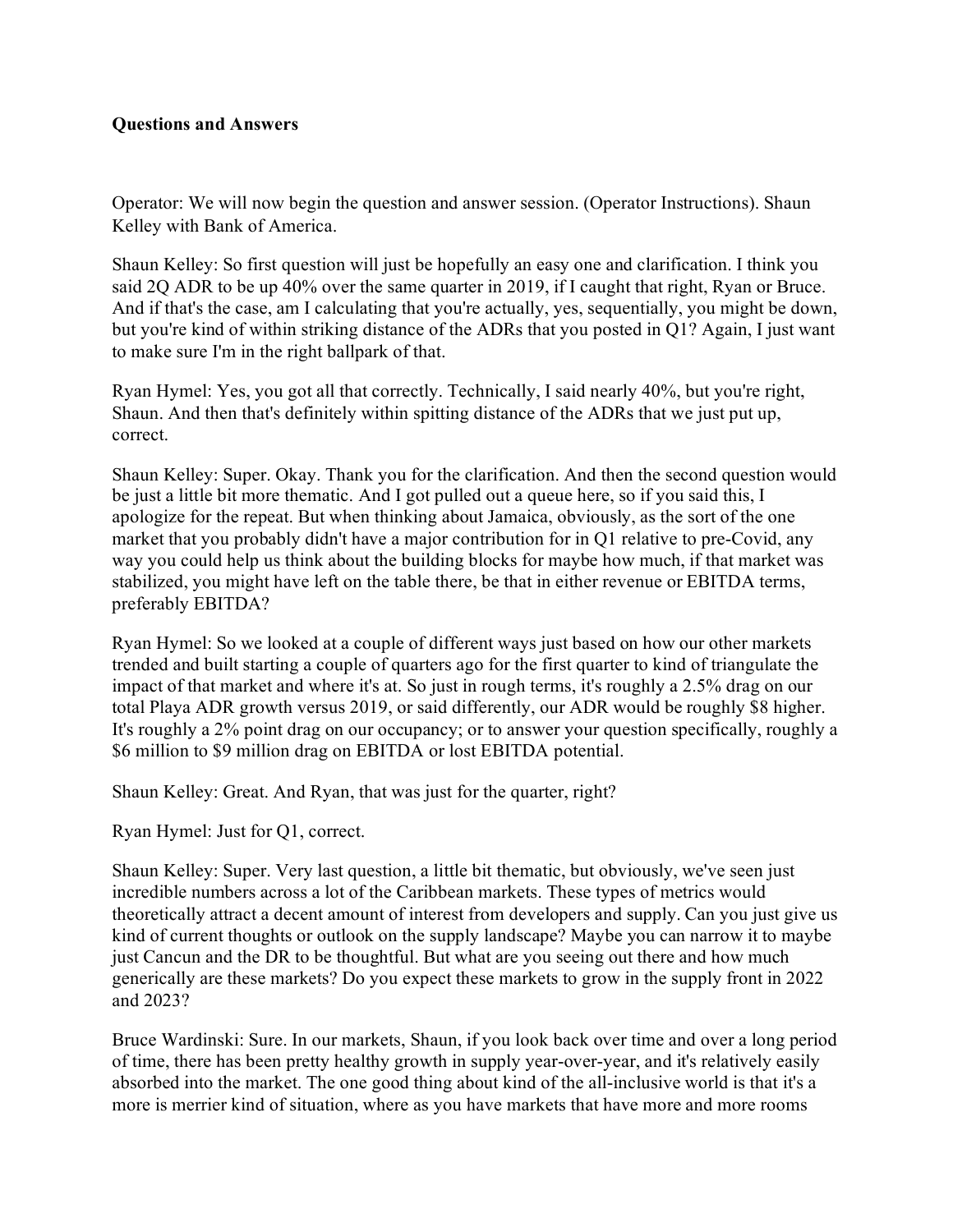within the market, it attracts more airplanes seats, it attracts more customers, you can kind of throw out a wider net.

So first of all, I just want to comment on that because it's not like New York City where you have new rooms coming in and then rates are coming down. We've actually experienced just the opposite that demand is driven, and for us, particularly, most of the new rooms that I'm going to talk about are coming in at kind of competitive levels and prices that are below most of our properties. And so up at where our guests are trending right now, we're not seeing as much new supply.

So with that, if you look at Cancun proper, the hotel zone, there's virtually no new supply coming; there's no land there and there's nothing coming. So the resorts that we have in the hotel zone, I think are going to continue to perform exceptionally well and you'll see that.

So then you go down Riviera Maya, all the way from Puerto Morelos to Playa del Carmen to Tulum, and is there new stuff coming? Yes, there's new stuff coming. But as I caveated before, it's not necessarily directly competitive, but any new room is a new room, but you will see some projects. Hilton just announced, I think it was a 750-room new Hilton down in Tulum. The thing about Tulum is that's really far away down the coast. People, I think, are not familiar with how big the coast is. And the way to think of it, it's almost like going from Miami all the way up the Florida coast, or from Key West all the way up. So we're talking it gets up to like 90 miles, 100 miles of resort coastline.

So there are many distinct markets within that airport location. And the thing is the further you get away from the airport, the less attractive it is, particularly again, for our customer, okay? At lower price points, people are willing to be on a big bus and go an hour and a half or more, but we just don't see that. So while there will be new supply in Riviera Maya, I don't think it's going to be overly concerning to our resorts, okay? That's kind of the Yucatan.

Puerto Vallarta, much more restricted and limited -- I know you didn't ask about that. And Los Cabos, what you've seen in Los Cabos is it's been much more at the high, very high price point EP Hotels, not a lot in all-inclusive. So again, I think we're well-positioned.

In the Dominican Republic, it's a similar situation, I would call it, to Riviera Maya or Cancun. Most of the close-in properties are relatively built out, okay? So you look at our situation in Cap Cana with our flagship, it's even (inaudible) there. There's very little land space; there's a little bit in Cap Cana, but very little. So I think we're incredibly well-positioned there.

Other close-in locations near the airport in Punta Cana also historically have already been built out. I think the opportunity for us and others going forward would be more conversions, than new build. And so a lot of the new build that you're seeing in the Dominican are kind of newer destinations and destinations significantly further away from the airport.

So way up north past a market called Uvero Alto, or in the new markets of [Amana] and other newer locations. So the Dominican and the government and the Tourism Ministry are touting all of these and pushing them. But I think it's going to be more challenging to get people to go there, and I think they're going to be at lower price points. So again, while new stuff will come in, I think in the long run, it's not going to be overly competitive to us.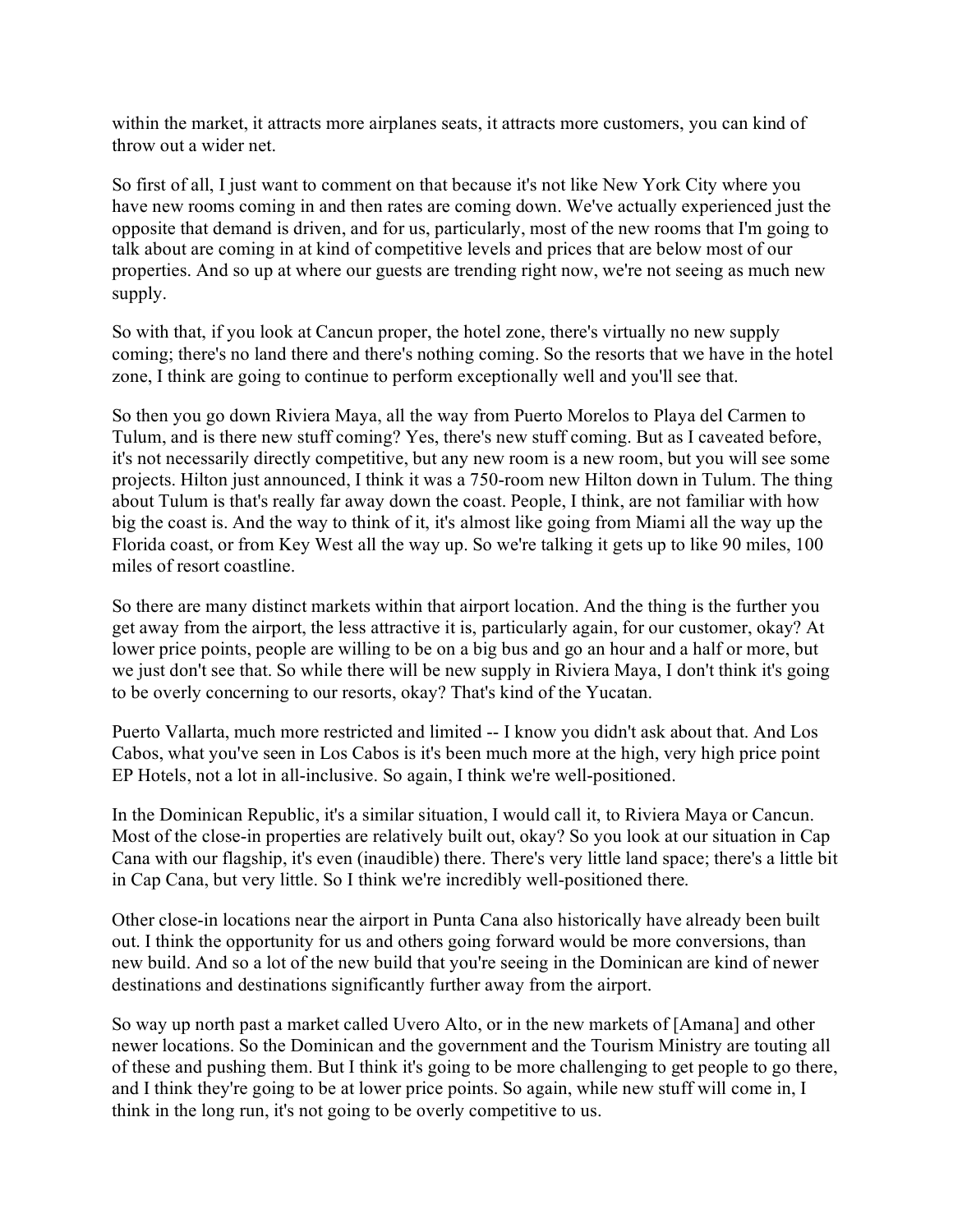And then for Jamaica -- and I know you just wanted to focus on Dominican -- but just in the short term, there's really nothing going in Jamaica. So I think that's a good situation too.

Shaun Kelley: Thank you.

Operator: Chris Woronka with Deutsche Bank.

Chris Woronka: Congratulations on the quarter. Bruce, maybe we could drill down a little bit on customer mix and how it kind of relates to rate. It almost sounds like if you can keep these likefor-like rates structurally higher, where they are now, do you intentionally maybe stay away from certain buckets of business, whether that's how they're booked or certain geographies? Just is that possible? Should we think about occupancy not getting back to 80% or something?

Bruce Wardinski: Sure. Thanks, Chris, good talking to you, good question. From our standpoint, we have been focused -- and we've said this in previous calls -- on rate since the beginning of the pandemic. And back in the very beginning, our thought process was, hey, just lowering rates isn't going to drive any more business, right? The people who are going to travel are going to travel.

And then as the travel increased over the last couple of years, we've noticed a lot of very interesting trends. And really, it's a lot of new people trying out all-inclusive, so these are people who maybe previously would have gone to Europe or on a cruise or to other Caribbean islands, and those opportunities weren't available to them. Mexico, as people are well aware, never had restrictions at all on entering the country. The Dominican had it early on, but then lifted. Now, of course, Jamaica has lifted theirs.

So what you've seen is into our markets, it's been relatively easy to travel there and so because of that, we've seen a lot of different people. No question, the dominant supply market for us is the United States and that's been really good. Europe had more restrictions; Asia, that business still isn't coming back, and Canada also was shut down. So that was the biggest thing that changed, was just the percentage of Americans, so that increased.

But it's also the type of customer who that is and so I think we got a lot more exposure. And if you recall, right before the pandemic, we had just finished construction and the opening of Hyatt Ziva and Zilara Cap Cana, the renovated Hilton, 2 resorts, all-adults and all-ages in La Romana, and the all-adults Hilton in Playa del Carmen. So those things just were open, and we've had our plans to launch and ramp up the business, and then the pandemic came and they shut down.

So what you started to see in the last 12 to 18 months is really the ramp-up of those resorts and so you're seeing the strong customer acceptance of those resorts. The investment we made there and the quality of the resorts and the high level of service are really paying huge dividends for us. And so that's not really so much a mix change; it's just achieving what we expected to achieve anyway, even if there had not been a pandemic and so I think that's really positive to note.

And overall, and we've emphasized this, but I've got to emphasize because having listened to some of the other earnings calls from other lodging companies in the U.S., and concerns people have over sustainability of leisure rates, we're in a very, very different position. I think our rates are more than sustainable, and I would argue they're still incredibly cheap. And so if you look at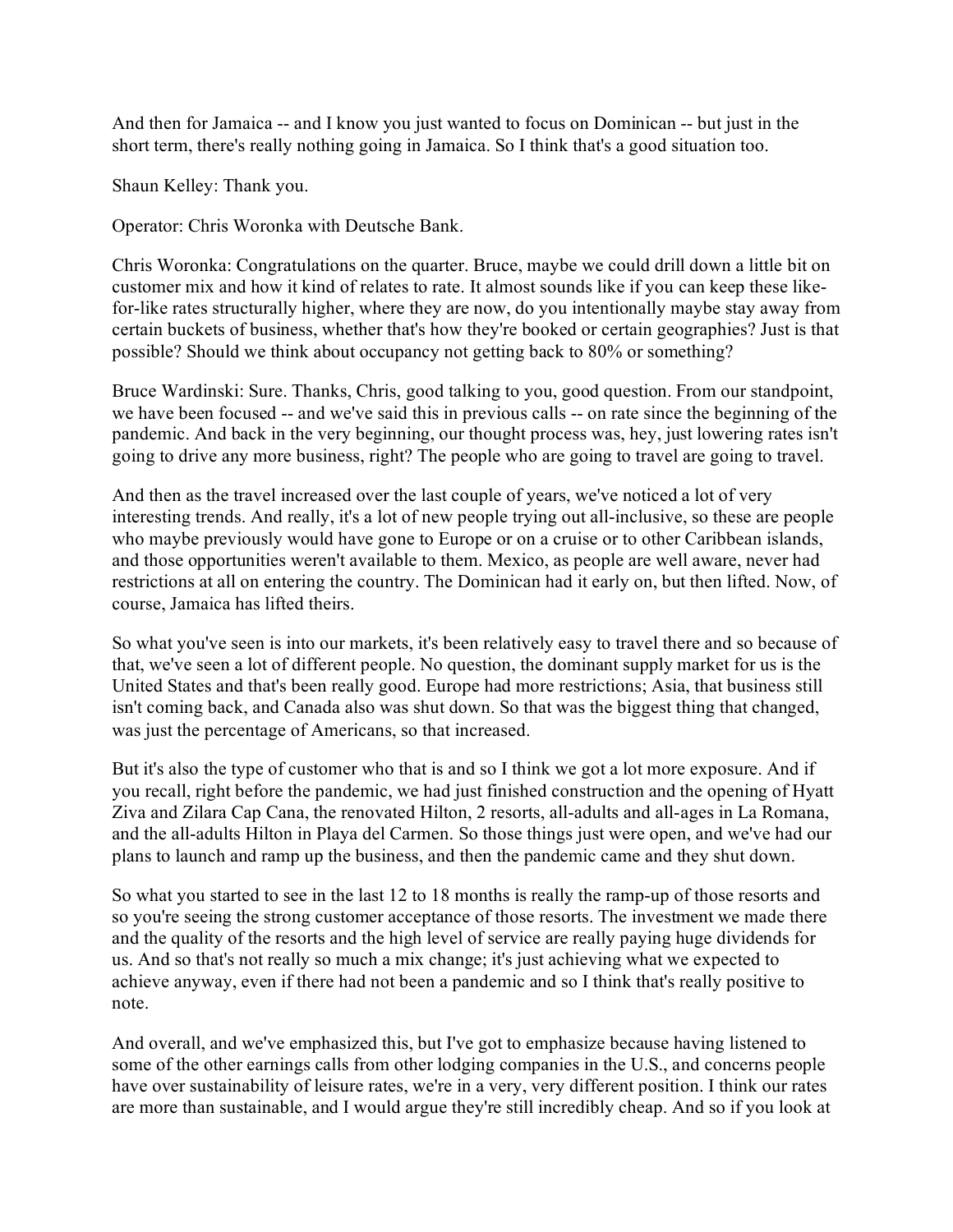the value proposition of ours, we're not seeing any kind of risk of the rates coming down for the rest of this year and going into next year.

And I think as more and more people get kind of dismayed by what they may have to pay to go in Arizona or a second summer in Fort Lauderdale, I think you're going to see that our resorts are going to be just great options for them and we'll continue to drive rates. So our focus is on rates, number one, okay? We're all-inclusive, so the more people we have, the more expensive, right, because we provide all the food and beverage. So it really makes sense for us, if we want to drive more down to the bottom line, to focus on rates and not necessarily occupancy.

We may never get back to some of the really astronomical occupancy levels that we ran in the past, and that's totally fine. I would much rather trade it off for higher rates and better customer experience. And that's what we're seeing, that's why we're driving high margins. And that's why I think we're going to get more and more people coming to our resorts, particularly in the summer season.

Ryan Hymel: And Chris, the only thing I'd to add to that, to your point just on the inflection and occupancy versus ADR, this marginal booking in a demand environment, like the one we have today, is incredibly attractive to the existing base of business versus a world where you're discounting to fill a final room and accepting essentially a low profit margin. In the world we live in today, the final room is incredibly, incredibly attractive.

Chris Woronka: Yes, for sure; very helpful commentary and agree with you on the relative value proposition, so that's great. Just as a follow-up, Bruce, this is kind of a spinoff of Sean's question, but more on the M&A side. With things looking pretty good for the future, do you think we're going to see any transactions out there that maybe give folks comfort in some of these per-room values that we might assign to your assets?

And secondarily, you talked about with rates hopefully being structurally higher, are there going to be more opportunities for you guys to participate, whether it's management contracts, or joint ventures, or anything like that?

Bruce Wardinski: Okay. I'd say on question one -- and I'll elaborate -- I'll say I hope so; and on question two, absolutely, yes, okay? So with the M&A opportunities, it's different in our market, as I know you know, but just kind of talking to the audience listening today. We don't have the breadth of institutional owners of our properties. Many of the resorts, all-inclusive resorts, in our markets are owned by family companies, owner operators; they have very long investment periods. They could be forever kind of investment period, so things don't trade as often. So it's always more challenging to see.

Having said that, the interest has just been building and building from all kinds of different players, institutional owners of real estate, the global brand companies, others looking to expand in the segment if they're already there, or others looking to enter the segment. So do I think there's a good possibility of M&A activity? Yes. Do I think those will trade at attractive prices that will make our values look cheap? Yes, okay? But I think that kind of answers to that question.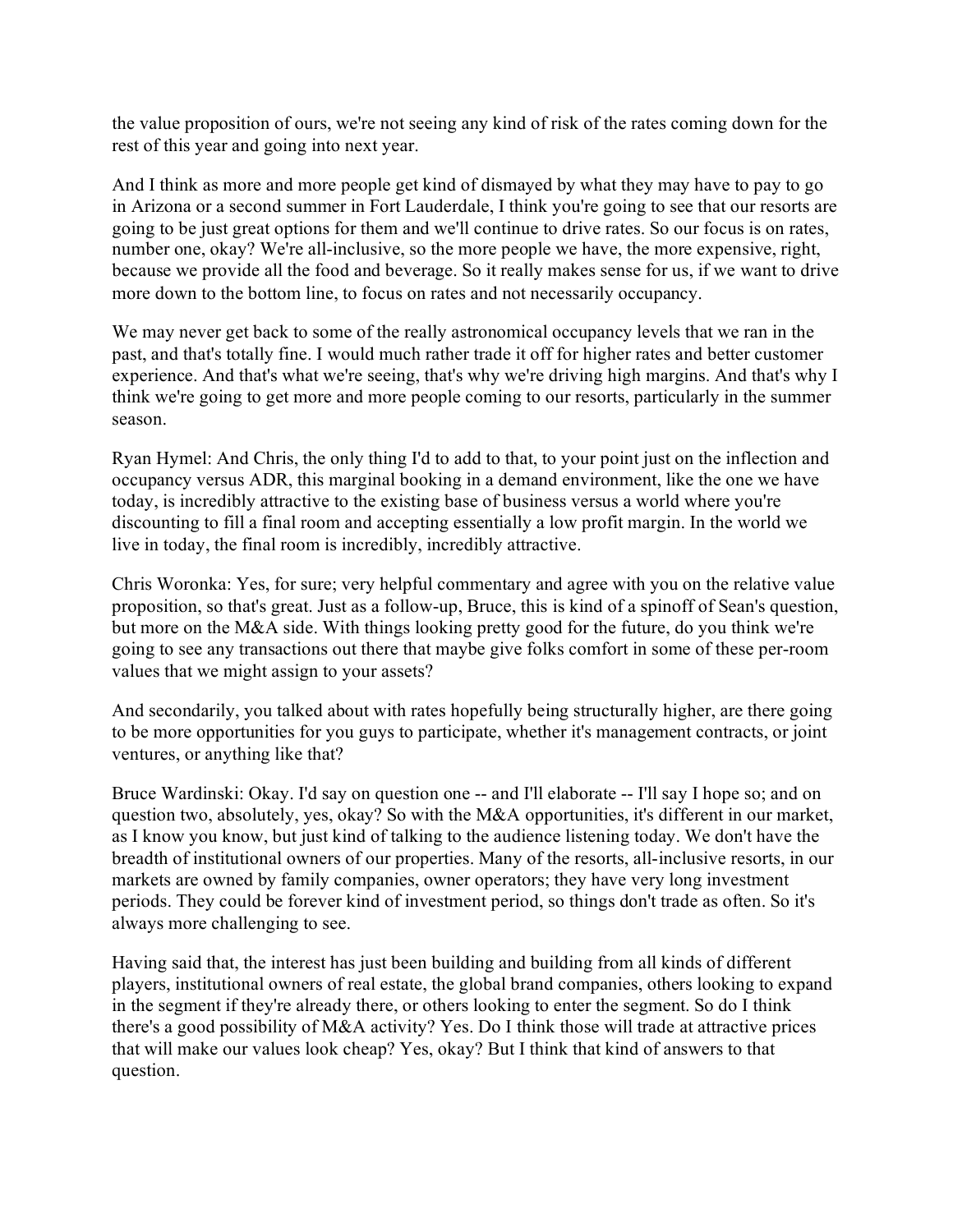And then from our perspective, do I think we can grow and get more management contracts and new opportunities? I think absolutely, yes. So the good news about being the only public allinclusive company and reporting our numbers, is that everybody gets to see our results. And so the positive is that our results have been really strong and growing. And that has brought people who may not have been interested in talking to us before, who are now looking at us and they want to talk to us about what we're doing with our strategy, with our global branding strategy on the resorts and the way we sell, as we've mentioned, the strength of playaresorts.com, the focus on direct sales, different distribution channels.

Every resort we add, owned or managed, to our portfolio, gives us more ability to spend money on reaching more and more customers, and I view that as a big positive. So I think it's going to be positive for us, and you'll see us make more announcements about growth.

Chris Woronka: Okay, great. Sounds good. I appreciate all the color. Thanks, guys.

Operator: Chad Beynon with Macquarie.

Chad Beynon: Congrats on the results. You guys provided a lot of commentary on the revenue side and I wanted to see how this could translate to EBITDA. I don't know, we generally think about it from a flow-through standpoint. And I think given the details that you've provided, the next couple of quarters, we'll probably see revenues anywhere between \$15 million and \$30 million off of what you guys just printed. But historically, that would lead to a greater degree of EBITDA decline.

I'm wondering how we should think about flow-through or margins. Any help there to kind of frame the back half of the year, which is certainly different than what you guys would do in 2017, 2018, or 2019?

Ryan Hymel: Yes, things are certainly off to a great start. And I think one of the things that we kind of want to get across -- like one, we've made it very clear that we're not immune to inflationary pressure, right? But we aren't having some of the severe issues that are out of control and for lack of better term, we're not getting completely crushed by costs like so many others in the world are. Inflation has always been a normal part of the operating environment in our regions and is really nothing new. We have labor cost increases, at least for the line staff, at least every year or in some cases every 2 years. And even though it's very elevated at the moment, we have a good experienced dealing with all that at the property level.

And so we think of it as a fairly fantastic opportunity for us to, one, kind of continue to flex the operating muscle that we've already done so, but actually play more often. And what you see - and I was very specific in some of the prepared comments that while our costs are up, some of that is voluntary and very, very intentional. We're choosing to invest in the guest experience and maintain and grow our edge and maintain those rates that we've made very clear that are paramount to this operating margin and lead to record margins that you saw last year, and that we expect to be repeated again this year.

Just some simple examples of some of the things we've invested in, whether it's hires at the corporate level for food and beverage and procurement, staffing areas, we've made investments in the food and beverage quality and presentation at our properties. And I think more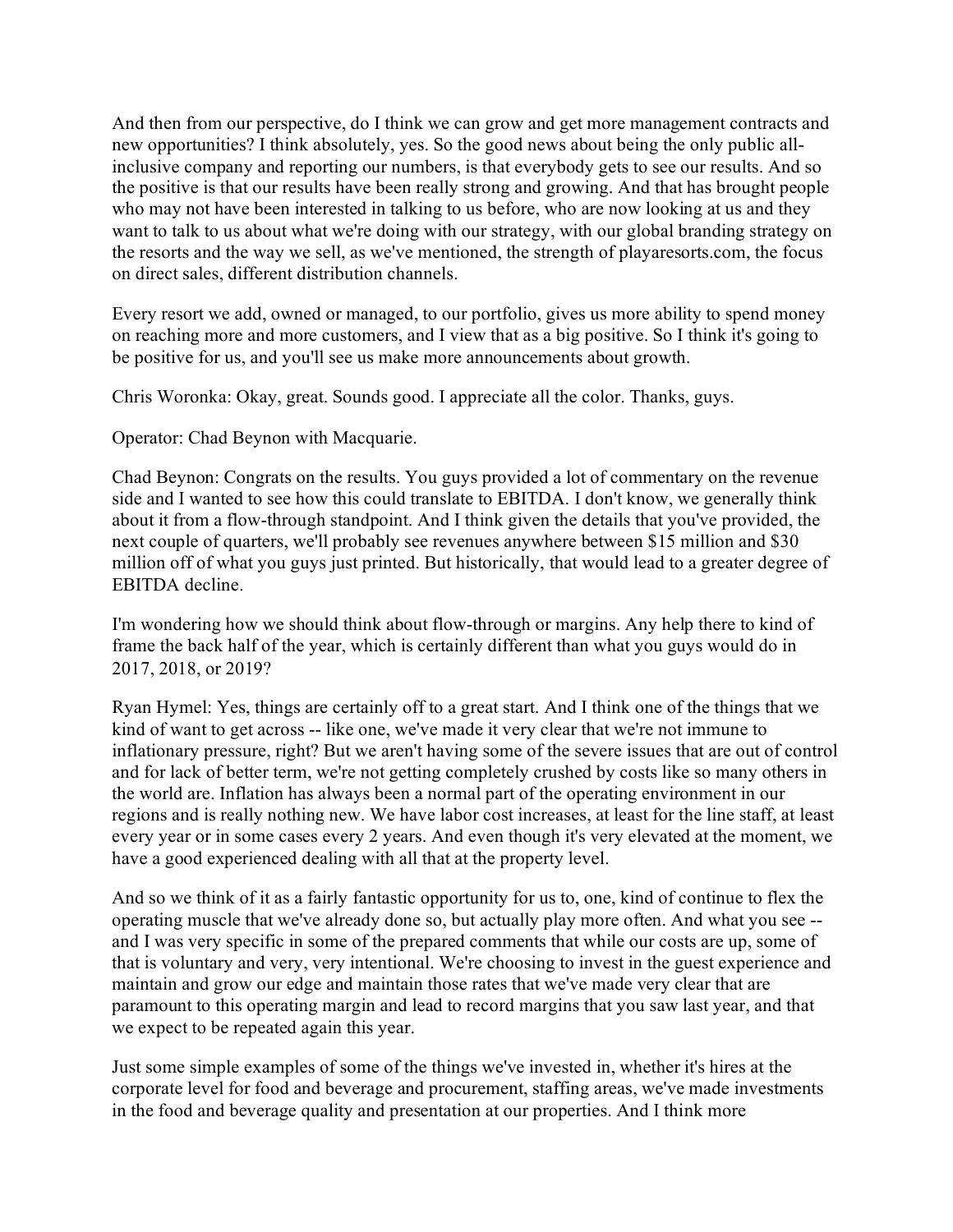importantly, because we've been asked this before, do you think you're overearning now from a staffing perspective? Are you having some of the issues that you hear so many other operators talk about? And while we have our own unique set of circumstances from time-to-time, and as we've come out of the pandemic, currently our -- essentially, our labor per-guest or our headcount for guests is at or above pre-Pandemic levels. So I think we can definitively say we're not over-earning in this environment.

And everything I just mentioned right now, it was already in our Q1 numbers and is already there. So this continued rate environment that is completely playing in our favor, just given the relative value proposition that Bruce covered, and just given the fact that we can operate incredibly well, should lead to better margins than you've seen even in, like you said, in 2017 or 2018 or 2019.

Chad Beynon: Great, thanks, Ryan. And then just in terms of the outlook on the airplane side of things, do you have a sense of if there's been any push-back from the consumer as flight prices may have increased with the increasing gas prices, or just given that's such a small part of the overall trip, and more importantly, be experienced, the consumer is strong and they're looking past any increase on the flight side.

Ryan Hymel: Yes, in short, you're correct. Obviously it goes without saying, we always monitor and pay intention to anything that affects airline pricing, given it's the only way our customers can get to our properties, right? But ultimately, it kind of depends. Like most of the time, higher oil prices are result of a stronger economy and demand, and thus not really noticeable on our business. Obviously, commodity price shocks, however, certainly can cause some sort of hesitation or at least short-term issues with traveling, but to your point, we've not seen any of that or any effect in our business from the recent move in oil.

Obviously, it's likely a function of a very good and robust job market, higher earnings for a segment of the population. But I think one of the bigger factors at play -- and others in our space have kind of touched on this throughout this earnings season -- there's this ongoing shift back to services from durables; and travel happens to be the service that is universally loved by all. And as Bruce mentioned earlier, there's still a large swath of the population in the U.S. and abroad that still has not hit the road and traveled again. So, so far, so good.

Chad Beynon: Great. Thank you very much. Congrats.

Operator: Smedes Rose from Citi.

Smedes Rose: I just wanted to ask you specifically a little bit about the introduction of the Wyndham Alltra brand and how you see the initial take-up with customers there?

Bruce Wardinski: I think, Smedes, the brand has started very, very well. First of all -- and I think we may have said this before -- but our relationship with Wyndham in kind of the efficient operation coordination between our 2 companies, I'd say is exceptional. So that's just the first point.

Second, at that price point, as I alluded to when I was answering the supply question, is that's the big bubble in the all-inclusive world is that price point. So there's a lot of property at that price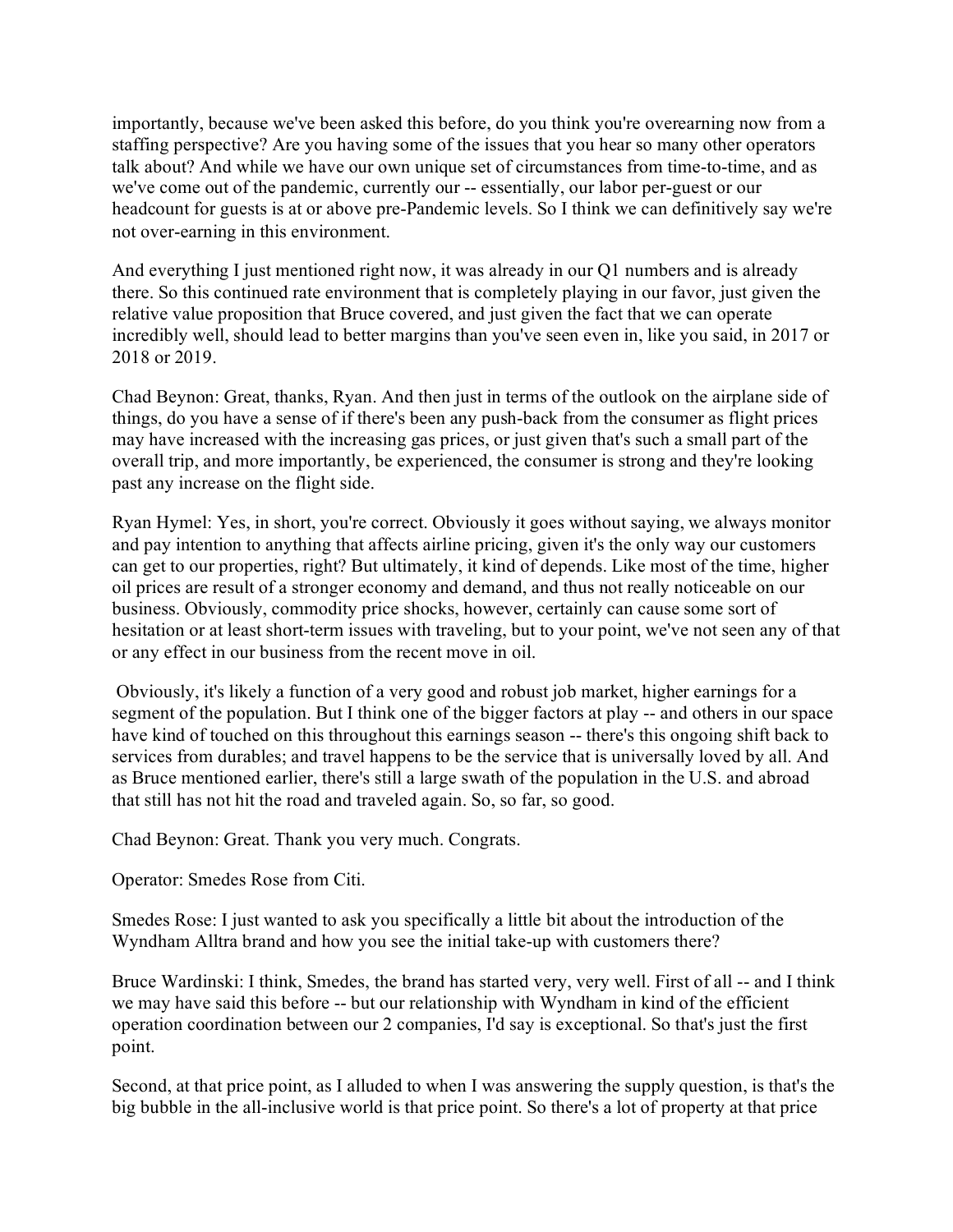point. And what I think we have with Wyndham Alltra is the advantage of standing out from the crowd. So a lot of the other brands aren't that recognizable by consumers, particularly the U.S. consumers. They tend to source much more of it through to our operator channels and other high-expensive customer acquisition channels. And we try to do the same thing we're doing with our Hyatts and our Hiltons. And so I think that's a big positive for us.

At this point in time, extremely positive about the relationship with Wyndham Alltra. So we have 2, one in Cancun and one in Playa del Carmen. And it'd be great, in the very near future, that we could significantly expand that relationship and have a lot more of those properties. And when I commented on people reaching out to us, they see our results, they want to talk to us. I can assure you a lot of them are at that price point and I think that's going to drive a lot of growth with that brand in that relationship.

Smedes Rose: That could be more on the management contract side?

Bruce Wardinski: Yes. Could be acquisitions too and re-positionings, renovations, but also our management contracts on both, yes.

Smedes Rose: Okay. And then I'm trying to be like really specific here, but I just -- I did want to ask your -- the Cap Cana, the Hyatt Cap Cana, there is a large lot next to it that I think partially is being -- it looks like maybe some condos are going to be built there. But there is -- the Margaritaville opened fairly recently, and it looks like maybe there's another hotel coming up there or could be slated there.

I was just wondering if you could maybe talk about any impact you're feeling from the Margaritaville, or is it just this wholly different customer base? And your thoughts on potentially having another hotel adjacent to that one.

Ryan Hymel: First, I'll mention, that's a plot of land that, you're right, is immediately adjacent next door. Bruce can comment on whether or not -- I don't believe anything has actually fully been planned, despite what signs are put up there or not. But the Margaritaville, I think has been successful, but it's in a unique position. It's kind of behind our sanctuary asset that we operate and so it kind of has a funky situation layout and a very small beach.

Bruce Wardinski: Yes, I think that's true. So firstly, let's talk about Margaritaville. I think it's a nice project and very attractive construction project that was delivered there. But as Ryan said, about 80% of it sits behind our sanctuary resort, so it's not on the beach. So the part is kind of a big -- it's like a big -- almost like on the map, you can think of it like New York State, right, where you have kind of New York City, and that part sticking down, that's kind of a beach part of Margaritaville. So the access to the beach and the kind of water views, etc., are much more limited. So that's the situation there.

As far as impacting either of our properties in Cap Cana, it is not. I can tell you, it is not impacting either of our properties there. So I think that's kind of neutral to nonexistent. As far as that goes, we're driving plenty of business there at both the Sanctuary and the Hyatt Ziva and Zilara Cap Cana.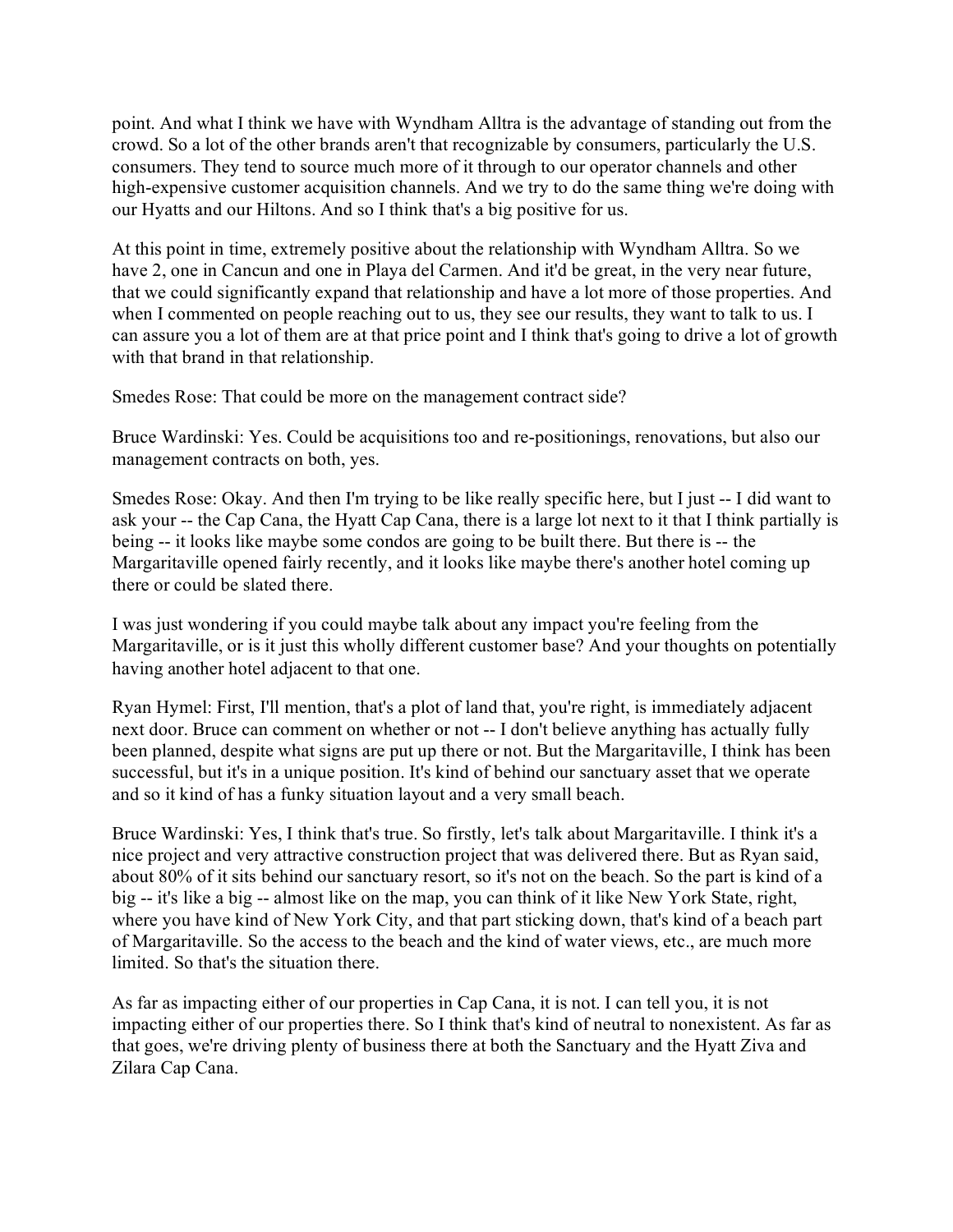And then as Ryan said, that piece of land, I can assure you, there is nothing committed to that piece of land today. And we're obviously incredibly happy with what we've done in Cap Cana, and love to have more Cap Canas in the future. Let me just end it that way.

Smedes Rose: Thank you. Appreciate it.

Operator: Tyler Batory with Oppenheimer.

Tyler Batory: I just want to ask a margin question a little bit more directly here. And assuming high single-digit year-over-year ADR growth in the second half, what does that really imply for margin compared with 2021? It sounds like you're telling us that under that scenario, you expect margin will be flat with 2021 in the back half. I just want to be sure that I'm understanding that correctly.

Ryan Hymel: Yes, that's correct. It should be, give or take, but roughly at or near or slightly above those historical levels that we saw last year, correct.

Tyler Batory: Okay. Okay, great. I just want to be sure on that. And then in terms of the Jamaica announcement, and I appreciate some of the numbers you provided on that, but maybe just to play devil's advocate for a second, do you think this announcement really grows things, or is this potentially a scenario where there's just a little bit of a share shift? And maybe folks that were going to be going to Cancun or Dominican, are now going to be switching and going to Jamaica? And maybe it's that kind of a loss in terms of the overall business. Is that something that (inaudible)?

Bruce Wardinski: Let me just start and then I'll pass it over to Ryan, Tyler. But I'll tell you this, from my standpoint, Jamaica has always done incredibly well. It's a different market; people who go to Jamaica are historically very different than the people who go to Cancun or the Dominican Republic, okay? Typically, it's a much higher-rated business. You get a lot more Northeast U.S. people that go to Jamaica, as well as a very high UK component, given the historical connection with the United Kingdom.

Prior to the pandemic, just to refresh everyone's memory, Jamaica was our best-performing segment. So I don't think you're going to look at this and say, okay, it's just people switching, not going to Cancun or not going to Punta Cana and going to Jamaica. I think we're going to open it to a lot more people.

Second, let's just talk about again who typically has gone to Jamaica coming out of the Northeast markets. So it's a higher-rate market, much higher disposable income. And to be quite honest, it's a group that really has not come back significantly due to pandemic concerns, okay? So I think as things have changed, all the cities in the Northeast have opened up; people are getting more comfortable with the removal-of-mask mandates and other protocols related to Covid. I think the potential for Jamaica is huge, absolutely huge.

Tyler Batory: Okay, excellent. That's very helpful. And last one for me, I'm interested -- I know you track where your guests are coming from quite a bit and you follow that very closely. Do you think you're getting some incremental folks that have never been to an all-inclusive resort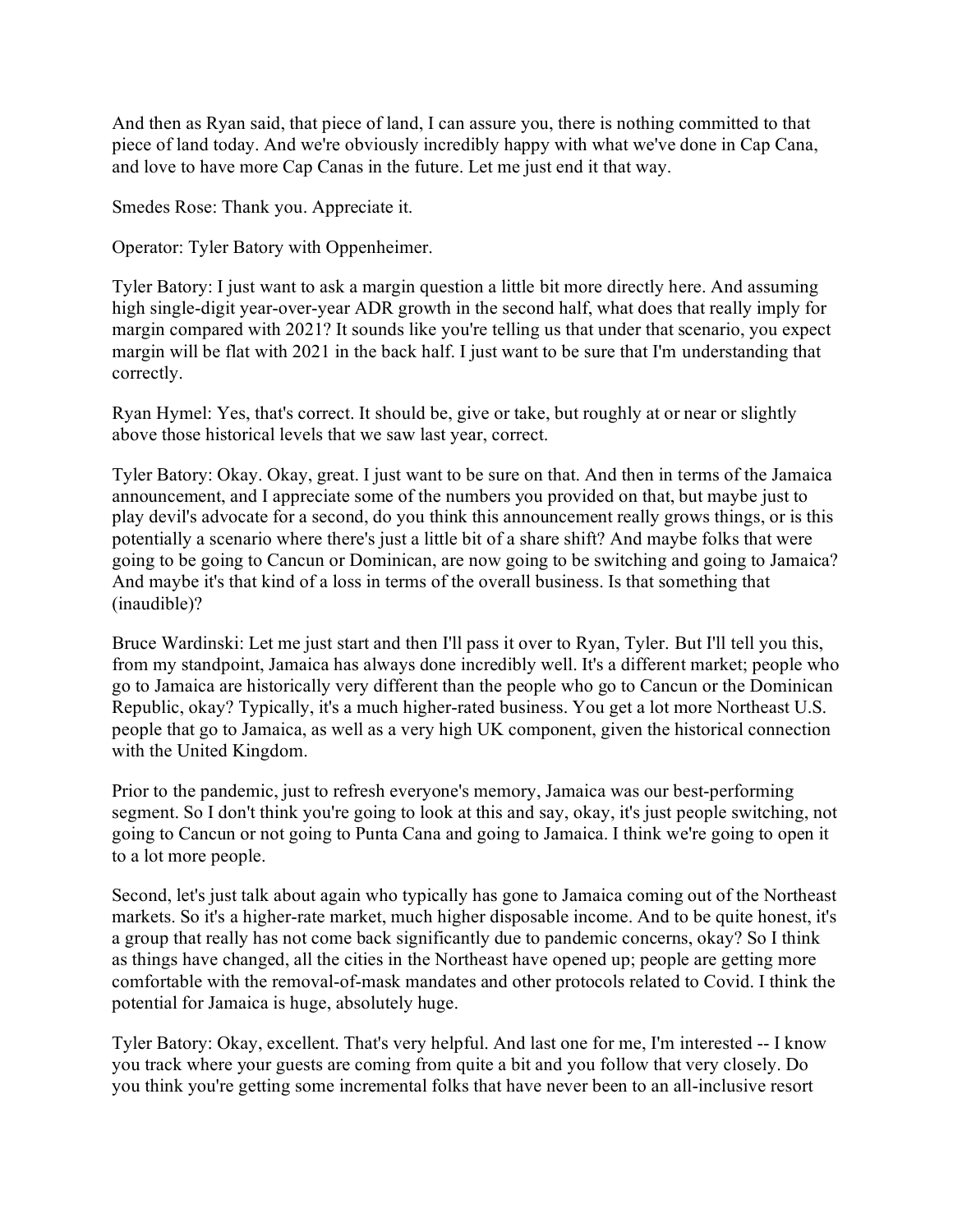before that are coming down and maybe visiting you guys for the first time, and hope that they have a good experience and then come back?

I'm just kind of interested how that compares now in terms of brand new folks, or even just to your specific properties, maybe not just all (inaudible) --

Bruce Wardinski: Absolutely.

Tyler Batory: (Inaudible) --

Bruce Wardinski: Yes, absolutely, Tyler. We're seeing a lot more people who never experienced all-inclusive before over the last 2 years, okay? And part of it became -- we were the only game in town, so you could only go to our markets. And so as people looked at our properties, and I think there was a very high desire to stay at and all-inclusive because at the early part of concerns about Covid, people felt safer being at an all-inclusive. So they knew what we were doing and they didn't have to go outside to restaurants where they didn't know what the safety protocols were, etc. So they felt very comfortable. So we got a lot of people trying all-inclusive.

And It's always been the case. I've been involved in all-inclusive now for 20 years and from the very beginning, my goal and my kind of issue was like how do you drive more people, particularly U.S. consumers, to this segment, which I just think is an amazing segment and experience? And so every time you do, the people like it and they come back. We have a very high return percentage after we get people to come to our resorts and so I think that's a big part of what we do.

And then add to it our focus on branding. So we're the only one of the major all-inclusive who focuses on branding. Why do we do that? As we've said early on, we can never replicate what the brands can do. We can't have over 100 million, 150 million, 160 million members in a frequentstay program, and the reach that the brands have; and the ability for people to use all of their built-up frequent stay points, and use them as redemption at our resorts. So our affiliation with the brands is another big component of it.

And then finally, looking what the brands have been doing over the last 2 years in all-inclusive. They are eager, they have grown and they're eager to grow even more. You saw Hyatt acquiring Apple Leisure Group; you saw Marriott doing the Elegant portfolio, and then the SunWing transaction. Accor just made a major announcement about their strategic focus on all-inclusive. They've been particularly focused in Europe and the Middle East and the Mediterranean, and now they're going to focus more on our part of the world.

So every time one of these brand companies takes the initiative to kind of drive all-inclusive, it's going out to tens of millions or over 100 million guests. And I think that is just really good for us. People start looking at all inclusive; they start looking at TripAdvisor ratings, we're at the top of the list. We get a lot of those eyeballs looking at us.

Tyler Batory: Very helpful. That's all from me. Thank you.

Operator: This concludes our question-and-answer session. I would like to turn the conference back over to Bruce Wardinski for any closing remarks. Please go ahead, sir.